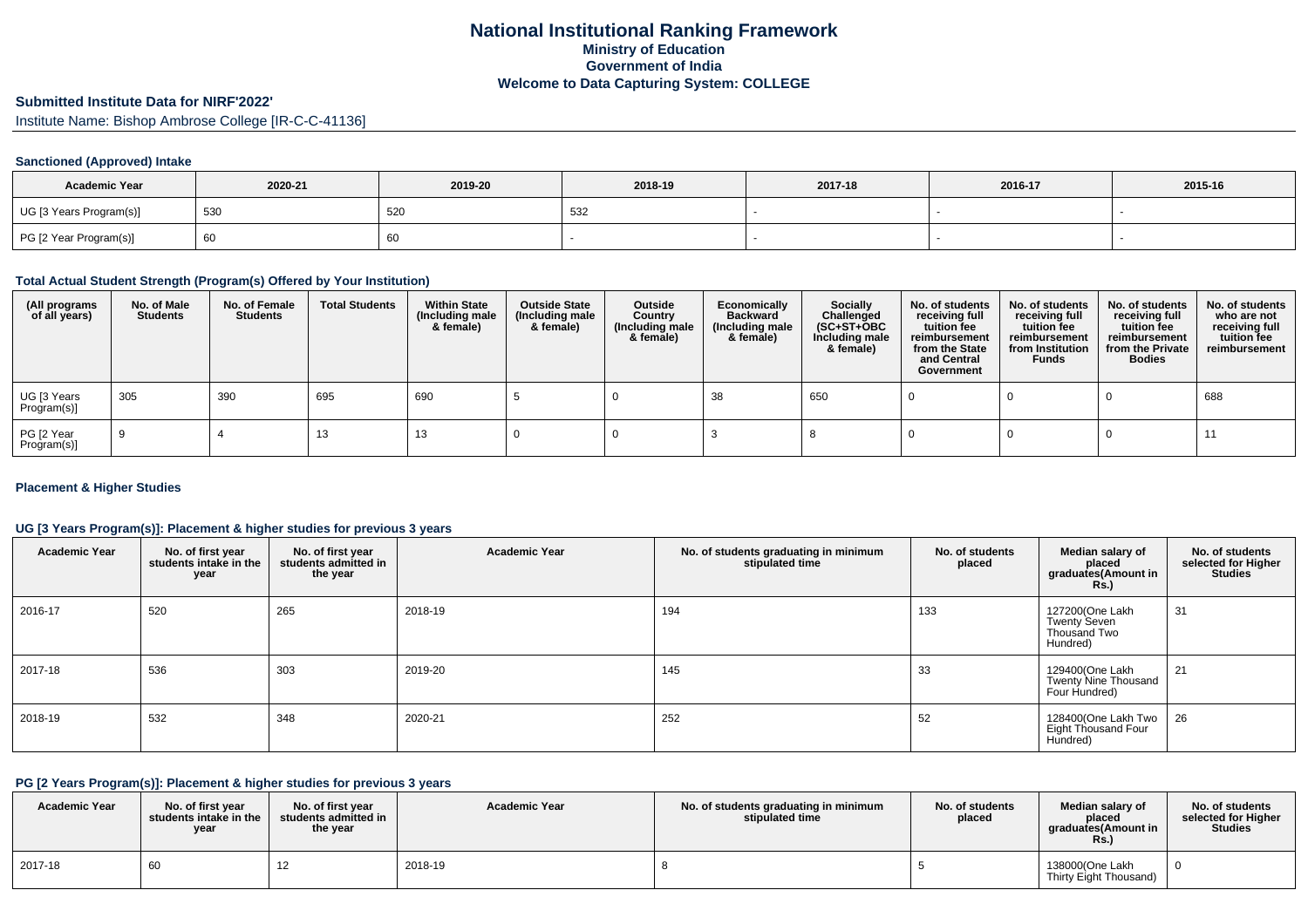| 2018-19 | 60 | 2019-20 |  | 135400(One Lakh<br>Thirty Five Thousand<br>Four Hundred) |  |
|---------|----|---------|--|----------------------------------------------------------|--|
| 2019-20 | 60 | 2020-21 |  | 145200(One Lakh<br>Forty Five Thousand<br>Two Hundred)   |  |

#### **Financial Resources: Utilised Amount for the Capital expenditure for previous 3 years**

| Academic Year                                                                                        | 2020-21                                                         | 2019-20                                                                  | 2018-19                                                                      |  |  |  |  |  |  |  |
|------------------------------------------------------------------------------------------------------|-----------------------------------------------------------------|--------------------------------------------------------------------------|------------------------------------------------------------------------------|--|--|--|--|--|--|--|
|                                                                                                      | <b>Utilised Amount</b>                                          | <b>Utilised Amount</b>                                                   | <b>Utilised Amount</b>                                                       |  |  |  |  |  |  |  |
| Annual Capital Expenditure on Academic Activities and Resources (excluding expenditure on buildings) |                                                                 |                                                                          |                                                                              |  |  |  |  |  |  |  |
| Library                                                                                              | 119584 (One Lakh Nineteen Thousand Five Hundred Eighty<br>Four` | 97751 (Ninety Seven Thousand Seven Hundred Fifty One)                    | 104194 (One Lakh Four Thousand One Hundred Ninety Four)                      |  |  |  |  |  |  |  |
| New Equipment for Laboratories                                                                       | 112800 (One Lakh Twelve Thousand Eight Hundred)                 | 811386 (Eight Lakhs Eleven Thousand Three Hundred Eighty<br>Six)         | 1336548 (Thirteen Lakhs Thirty Six Thousand Five Hundred<br>and Forty Eight) |  |  |  |  |  |  |  |
| Other expenditure on creation of Capital Assets (excluding<br>expenditure on Land and Building)      | 240534 (Two Lakhs Forty Thousand Five Hundred Thirty Four)      | 3139652 (Thirty One Lakhs Thirty Nine Thousand Six Hundred<br>Fifty Two) | 1997952 (Nineteen Lakhs Ninety Seven Thousand Nine<br>Hundred Fifty Two)     |  |  |  |  |  |  |  |

### **Financial Resources: Utilised Amount for the Operational expenditure for previous 3 years**

| <b>Academic Year</b>                                                                                                                                                                            | 2020-21                                                                        | 2019-20                                                                     | 2018-19                                                                         |  |  |  |  |  |  |  |
|-------------------------------------------------------------------------------------------------------------------------------------------------------------------------------------------------|--------------------------------------------------------------------------------|-----------------------------------------------------------------------------|---------------------------------------------------------------------------------|--|--|--|--|--|--|--|
|                                                                                                                                                                                                 | <b>Utilised Amount</b>                                                         | <b>Utilised Amount</b>                                                      | <b>Utilised Amount</b>                                                          |  |  |  |  |  |  |  |
| <b>Annual Operational Expenditure</b>                                                                                                                                                           |                                                                                |                                                                             |                                                                                 |  |  |  |  |  |  |  |
| Salaries (Teaching and Non Teaching staff)                                                                                                                                                      | 6991046 (Sixty Nine Lakhs Ninety One Thousand Forty Six)                       | 9198762 (Ninety One Lakhs Ninety Eight Thousand Seven<br>Hundred Sixty Two) | 9398437 (Ninety Three Lakhs Ninety Eight Thousand Four<br>Hundred Thirty Seven) |  |  |  |  |  |  |  |
| Maintenance of Academic Infrastructure or consumables and<br>other running expenditures (excluding maintenance of hostels<br>and allied services, rent of the building, depreciation cost, etc) | 3657253 (Thirty Six lakhs Fifty Seven Thousand Two Hundred<br>and Fifty Three) | 4692118 (Forty Six Lakhs Ninety Two Thousand One Hundred<br>Eighteen)       | 2700939 (Twenty Seven Nine Lakhs Nine Hundred Thirty Nine)                      |  |  |  |  |  |  |  |
| Seminars/Conferences/Workshops                                                                                                                                                                  | 20500 (Twenty Thousand Five Hundred)                                           | 31500 (Thirty One Thousand Five Hundred)                                    | 51000 (Fifty One Thousand)                                                      |  |  |  |  |  |  |  |

## **PCS Facilities: Facilities of physically challenged students**

| 1. Do your institution buildings have Lifts/Ramps?                                                                                                         | Yes, less than 40% of the buildings |
|------------------------------------------------------------------------------------------------------------------------------------------------------------|-------------------------------------|
| 2. Do your institution have provision for walking aids, including wheelchairs and transportation from one building to another for<br>handicapped students? | No                                  |
| 3. Do your institution buildings have specially designed toilets for handicapped students?                                                                 | Yes, less than 40% of the buildings |

#### **Faculty Details**

| Srno | Name             | Age | Designation                                         | Gender | Qualification | <b>Experience (In</b><br>Months) | <b>Currently working</b><br>with institution? | <b>Joining Date</b> | <b>Leaving Date</b> | <b>Association type</b> |
|------|------------------|-----|-----------------------------------------------------|--------|---------------|----------------------------------|-----------------------------------------------|---------------------|---------------------|-------------------------|
|      | PETER RAJ A      | 53  | Dean / Principal /<br>Director / Vice<br>Chancellor | Male   | Ph.D          | 284                              | Yes                                           | 03-11-1997          | --                  | Regular                 |
|      | I BALAKRISHNAN A | 36  | <b>Assistant Professor</b>                          | Male   | M. Phil       | 146                              | Yes                                           | 04-06-2013          | --                  | Regular                 |
|      | NANCY PAUL T     | 34  | <b>Assistant Professor</b>                          | Female | <b>MBA</b>    | 104                              | Yes                                           | 13-06-2013          | --                  | Regular                 |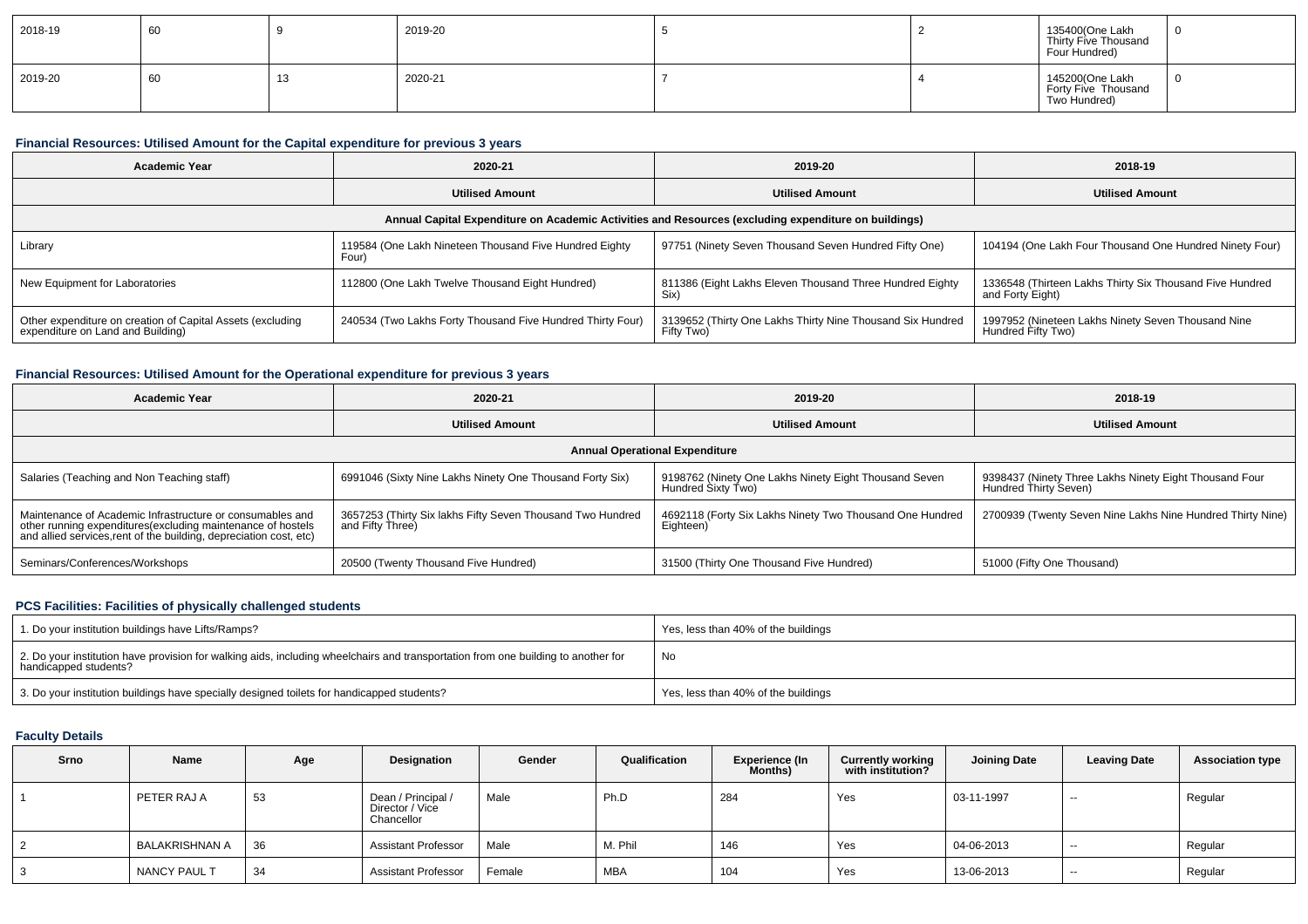| 4              | ANU AMALORPAVA<br>MARY A               | 40 | <b>Assistant Professor</b> | Female | M. Phil          | 134 | Yes | 26-06-2013 | $\sim$                   | Regular |
|----------------|----------------------------------------|----|----------------------------|--------|------------------|-----|-----|------------|--------------------------|---------|
| 5              | <b>JACQULINE</b><br><b>ADAIKALAM G</b> | 43 | <b>Assistant Professor</b> | Female | M. Phil          | 216 | Yes | 08-06-2005 | $\sim$                   | Regular |
| 6              | <b>VIKASHINI D</b>                     | 33 | <b>Assistant Professor</b> | Female | <b>MBA</b>       | 90  | No  | 07-07-2017 | 18-02-2021               | Regular |
| $\overline{7}$ | <b>JEMIMA S</b>                        | 34 | <b>Assistant Professor</b> | Female | M. Phil          | 77  | Yes | 01-06-2015 | $\overline{\phantom{a}}$ | Regular |
| 8              | REMYA R                                | 27 | <b>Assistant Professor</b> | Female | M.A              | 54  | No  | 01-06-2018 | 23-04-2021               | Regular |
| 9              | PRIYANGA S                             | 26 | <b>Assistant Professor</b> | Female | M.A              | 42  | No  | 01-06-2018 | 23-04-2021               | Regular |
| 10             | <b>GAYATHRI DEVI R</b><br>Κ            | 44 | <b>Assistant Professor</b> | Female | M. Phil          | 192 | Yes | 20-07-2006 | --                       | Regular |
| 11             | <b>SANTHIT</b>                         | 52 | <b>Assistant Professor</b> | Female | M.Sc.            | 144 | Yes | 19-07-2010 | $\overline{\phantom{a}}$ | Regular |
| 12             | <b>GNANASEKARN M</b>                   | 29 | <b>Assistant Professor</b> | Male   | MSc(Mathematics) | 72  | Yes | 01-06-2017 | $\sim$                   | Regular |
| 13             | <b>JOEL ANTONY J</b>                   | 36 | <b>Assistant Professor</b> | Male   | <b>MSW</b>       | 168 | Yes | 01-06-2012 | $\sim$                   | Regular |
| 14             | SARAVANAN<br><b>KUMAR S</b>            | 30 | <b>Assistant Professor</b> | Male   | M. Phil          | 42  | Yes | 17-07-2018 | $\sim$                   | Regular |
| 15             | FLORA NOYAL A                          | 39 | <b>Assistant Professor</b> | Female | Ph.D             | 134 | Yes | 01-06-2018 | $\overline{\phantom{a}}$ | Regular |
| 16             | PRATHIPA M P                           | 39 | <b>Assistant Professor</b> | Female | Ph.D             | 97  | No  | 02-06-2014 | 03-05-2021               | Regular |
| 17             | ANANDARAJ S                            | 35 | <b>Assistant Professor</b> | Male   | M. Phil          | 78  | Yes | 01-06-2015 |                          | Regular |
| 18             | LAL PRIYA L                            | 44 | <b>Assistant Professor</b> | Female | M. Phil          | 72  | No  | 01-06-2016 | 03-05-2021               | Regular |
| 19             | JAYACHANDRAN K                         | 33 | <b>Assistant Professor</b> | Male   | M. Phil          | 122 | Yes | 28-06-2017 | $\sim$                   | Regular |
| 20             | <b>ANTONY METILDA</b><br>DEVERA C      | 43 | <b>Assistant Professor</b> | Female | M. Phil          | 210 | Yes | 12-07-2005 | $\sim$                   | Regular |
| 21             | DELSHI JULIE J                         | 41 | <b>Assistant Professor</b> | Female | M. Phil          | 180 | Yes | 05-02-2007 | $\sim$                   | Regular |
| 22             | <b>KAVITHA S</b>                       | 46 | <b>Assistant Professor</b> | Female | MSc(IT)          | 186 | Yes | 03-12-2007 | $\sim$                   | Regular |
| 23             | SURESH A                               | 37 | <b>Assistant Professor</b> | Male   | M. Phil          | 126 | Yes | 01-06-2011 | $\overline{\phantom{a}}$ | Regular |
| 24             | <b>BALAGURUNATHA</b><br>N A            | 34 | <b>Assistant Professor</b> | Male   | M. Phil          | 102 | Yes | 01-06-2013 | $\overline{\phantom{a}}$ | Regular |
| 25             | LEO PHILOMIN RAJ<br>S                  | 38 | <b>Assistant Professor</b> | Male   | M.Sc.            | 150 | Yes | 01-06-2013 | --                       | Regular |
| 26             | <b>REGINA</b><br>JAYASEELI A           | 43 | <b>Assistant Professor</b> | Female | M. Phil          | 222 | Yes | 18-04-2004 | $\overline{\phantom{a}}$ | Regular |
| $27\,$         | YUVARAJA M                             | 30 | <b>Assistant Professor</b> | Male   | M. Phil          | 90  | Yes | 01-06-2015 | $\overline{\phantom{a}}$ | Regular |
| 28             | <b>FELCY</b><br>CHRISTINAL P           | 41 | <b>Assistant Professor</b> | Female | Ph.D             | 203 | No  | 02-01-2009 | 03-05-2021               | Regular |
| 29             | AROCKIA MARY<br><b>JESINTHA</b>        | 54 | Other                      | Female | M. Phil          | 312 | Yes | 28-07-2003 | $\sim$                   | Regular |
| 30             | POULINE JULIET A                       | 40 | <b>Assistant Professor</b> | Female | Ph.D             | 167 | Yes | 01-08-2007 | $\sim$                   | Regular |
| 31             | <b>ANTHONY AMMAL I</b>                 | 52 | <b>Assistant Professor</b> | Female | Ph.D             | 254 | Yes | 30-05-2000 | $\sim$                   | Regular |
| 32             | <b>VENUGOPAL S</b>                     | 43 | <b>Assistant Professor</b> | Male   | Ph.D             | 233 | Yes | 04-02-2002 | $\sim$                   | Regular |